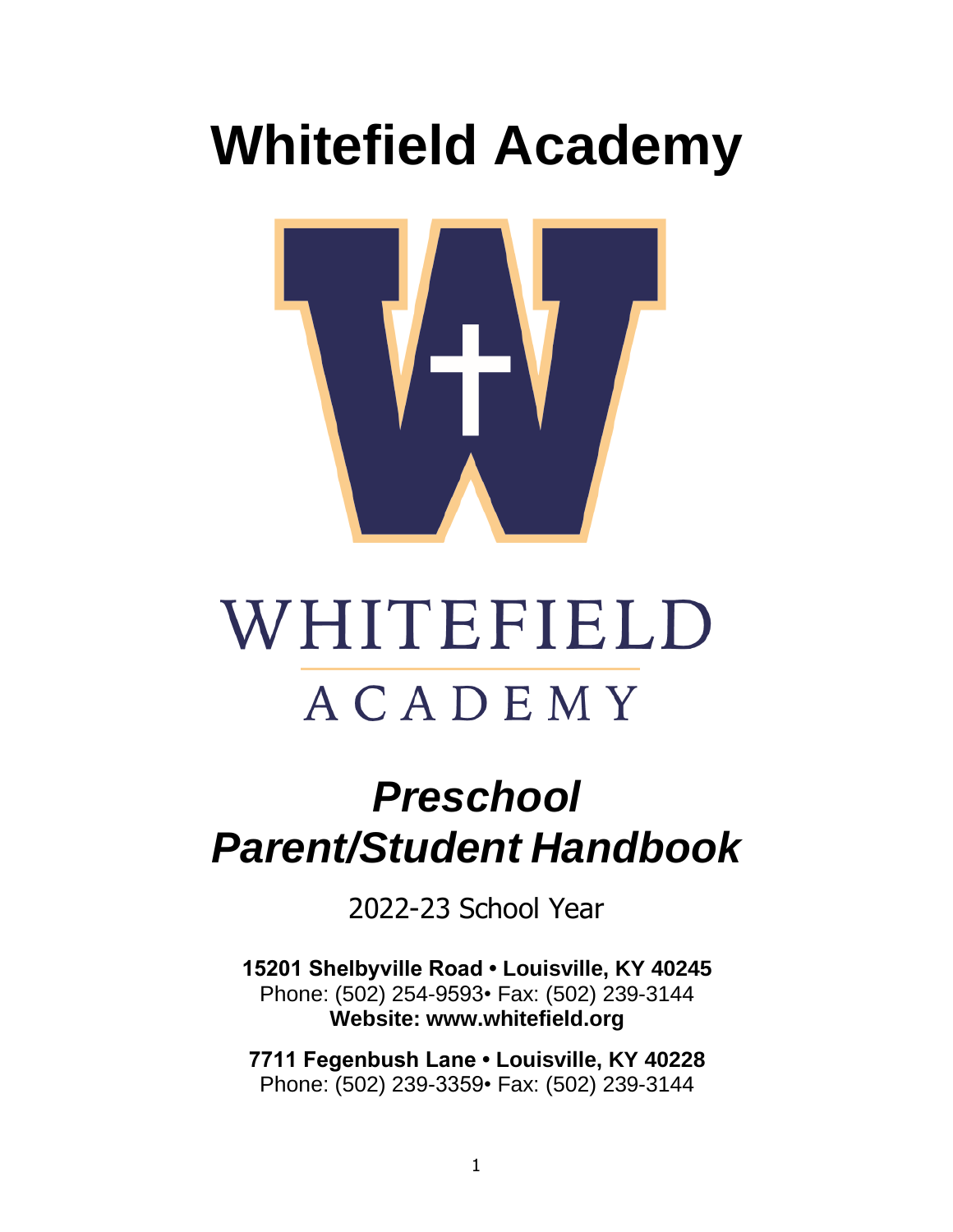## **Website: [www.whitefield.org](http://www.whitefield.org/) P.1.0 INTRODUCTION TO WHITEFIELD ACADEMY PRESCHOOL**

The Family Handbook has been prepared to help you understand the policies and procedures of Whitefield Academy Preschool. Please read each section carefully and refer to it for reference during the year.

To assure that Whitefield Academy achieves and maintains the purpose of this policy manual and to assure the organization's continued ability to meet its needs and those of its students and families under changing conditions, Whitefield Academy reserves the right to modify, augment, suspend, or revoke any and all policies, procedures, practices, and statements contained in this manual at any time.

#### **P.1.1 Welcome**

Welcome to Whitefield Academy Preschool. We are excited to have your child with us this year. May God bless our Whitefield Academy families as we work together to serve our Lord and Savior.

#### **P.1.2 Mission and Vision**

The vision of Whitefield Academy is to produce powerful and effective student leaders who will impact their world through Biblical thought and action in obedience to the Great Commission (Matthew 28:19- 20) and the Great Commandment (Mark 12:30-31).

The mission of Whitefield Academy is to serve Christian families by providing a Christ centered, Biblically- based education marked by academic excellence and spiritual vitality.

#### **P.1.3 Philosophy**

Whitefield Academy fosters intellectual, moral, spiritual, and social development consistent with a commitment to Christian truth, morals and freedom which has been provided by our Creator. Because Biblical objective truth directs the learning at Whitefield Academy, we reject relativism and secularism that accompany political, ideological or philosophical agendas. Therefore, intellectual inquiry affirms the answers that Christianity offers. The ethical absolutes of the Ten Commandments and Christ's moral teachings guide the effort to develop intellect and character in the classroom, chapel, and co-curricular activities.

While many points of view may be examined, the Whitefield Academy unapologetically advocates preservation of a uniquely Christian worldview. Further, Whitefield Academy accepts its role as an institution of academic learning and instruction that ministers in association with Highview Baptist Church. This association exists to enhance the following:

- 1. Education is focused on truth, of which God is the ultimate source. He reveals himself to us in nature; in His Son; and in the Bible, the only inerrant, authoritative, and sufficient rule for faith and practice (Heb. 1:1-3; II Tim. 3:16,17).
- 2. The Lordship of Christ and the sovereignty of God are all-inclusive; therefore, all areas of life and learning are regarded as sacred (Rom. 11:36; 1 Cor. 10:31b).
- 3. Christian education is the result of all knowledge being tested against, and integrated with, a biblically based view of God and the world (2 Cor. 10:4b-5; John 1:3).
- 4. The primary responsibility for the education of children rests with parents (Dt 6:7,8; Genesis 17:7; Prov. 22:6). However, the Christian school and the church provide complementary roles in educating students for lives of fellowship with God and service to others (Dt. 11:18; Ps. 78:4).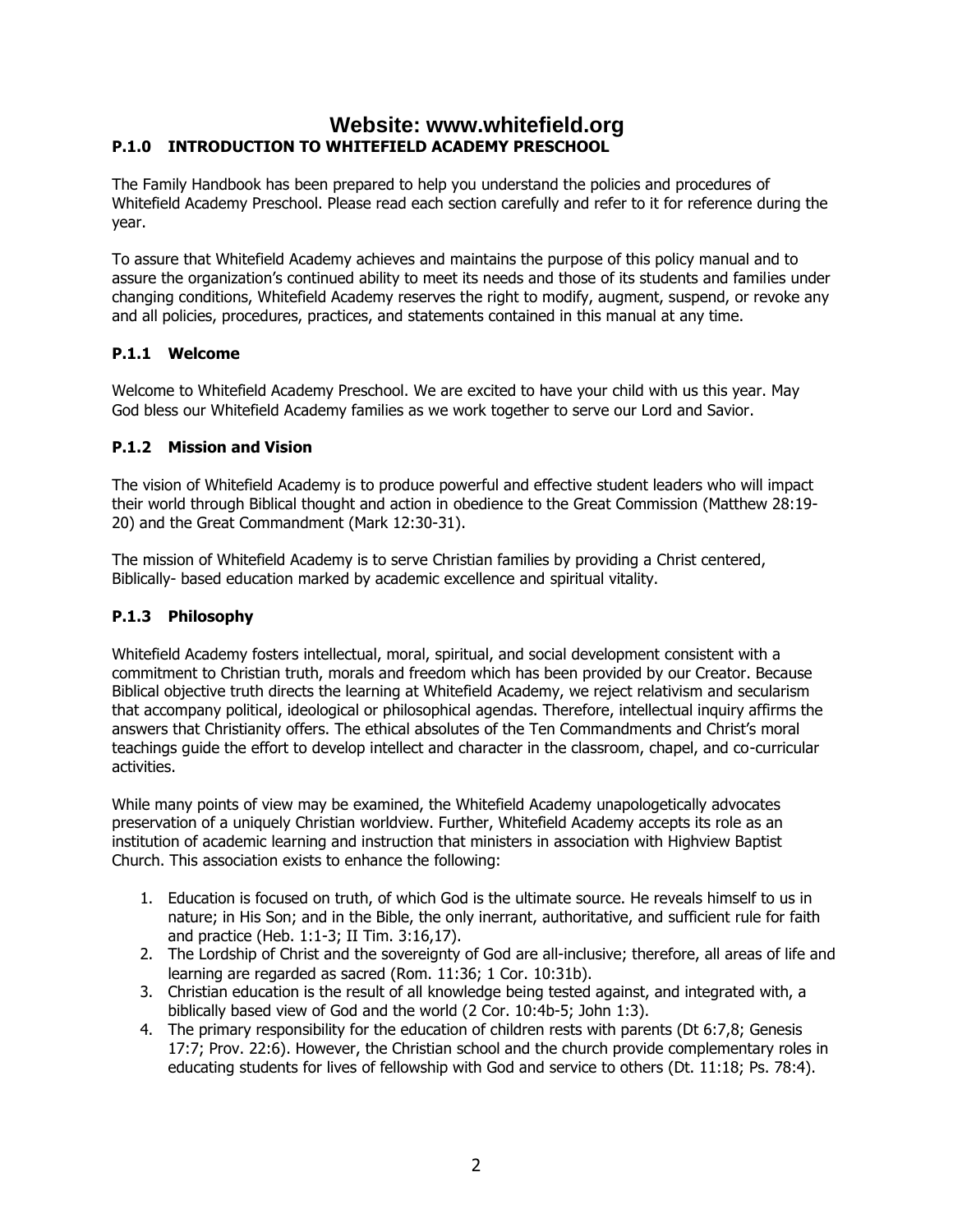- 5. The Christian teacher, empowered by the Holy Spirit, guides and nurtures students through instruction, admonition and personal example. The Christian teacher is a living curriculum that models and encourages students in academic, social and spiritual growth (Col. 1:28; Prov. 1:7).
- 6. God reveals himself to students through revelation, both general and special. Through general revelation students learn of God and His world (Acts 14:17; Rom. 1:18-20). Special revelation and regeneration are regarded as essential components of Christian education because a personal relationship with Jesus Christ provides students with the ability to view life from a Biblical perspective (I Cor. 2:14).
- 7. All students are created by God with unique talents as well as particular developmental growth patterns. Therefore, the learning process is enhanced as teachers utilize varied teaching strategies and instructional environments (Ps. 139:13-15; Rom. 12:4-8).
- 8. Excellence in the quality of education offered to children brings glory to God and provides a compelling witness to our neighbors (Phil. 1:9-11).
- 9. The goal of Christian education is to develop students who will serve God and affect their community and the world by thinking and acting biblically in all aspects of life (Rom. 12:2).
- 10. Orthodoxy and orthopraxy cannot be divided; therefore student speech and action must bring honor to Jesus Christ so that the students will be able to give reason for the hope which they have in Christ Jesus (II Tim. 2:15; I Pet. 3:15).

### **P.1.4 Statement of Faith**

- 1. WE BELIEVE the Bible to be verbally inspired in its original form, the only infallible, authoritative Word of God (II Timothy 3:16-17, II Peter 1:20-21).
- 2. WE BELIEVE that there is one God eternally existent in three Persons: Father, Son and Holy Spirit.
- 3. WE BELIEVE in the Deity of Christ (John 1:1-4, John 14:9, Colossians 1:15-17) in His conception by the Holy Spirit (Luke 1:35), in His virgin birth (Matthew 1:18-25), in His sinless life (II Corinthians 5:21), in His miraculous works (John 11:45), in His substitutionary death through His shed blood (I Peter 2:24), in His literal, bodily resurrection (John 20:20-29), in His bodily ascension to the right hand of the Father (Mark 16:19, I Timothy 2:5), and in His premillenial, imminent, bodily return (Acts 1:11, Revelation 20:1-9, Matthew 24:26, I Thessalonians 4:12-17).
- 4. WE BELIEVE in the totally depraved and lost condition of man by nature (Jeremiah 17:9, Romans 3:23), and in salvation by grace through faith in the Lord Jesus Christ wholly apart from works, (Ephesians 2:8-10, John 3:3-7, John 1:12-13, Titus 3:5-7), the evidence of which is works of righteousness (Ephesians 2:10, Romans 4:4-5).
- 5. WE BELIEVE that all who receive by faith the Lord Jesus Christ as Personal Savior are born again of the Holy Spirit and thereby become children of God (John 3:5 & 16, Romans 3:21-30, Galatians 4:4
- 6. WE BELIEVE in the personality of the Holy Spirit and in His present ministry of conviction, regeneration, indwelling, enlightening, and guiding (John 16:7-11, John 3:5, I Corinthians 6:9, John 14:26, John 16:13).
- 7. WE BELIEVE in the resurrection of both the saved and the lost. Those that are saved unto the resurrection of life, and those that are lost unto the resurrection of damnation (John 5:28- 29). First resurrection (I Thessalonians 4:13-17). Second resurrection (Revelation 20:14).
- 8. WE BELIEVE in the spiritual unity of all believers in Christ (John 17:11, Ephesians 4:13).

#### **P.1.5 Programs Available**

#### **Preschool**

Our preschool program collaborates with families to make the child's first formal learning experience a success. We offer a full or half day program along with options for the days that your child can attend to allow greater flexibility for you and your child. Our preschoolers use the ABeka curriculum and have a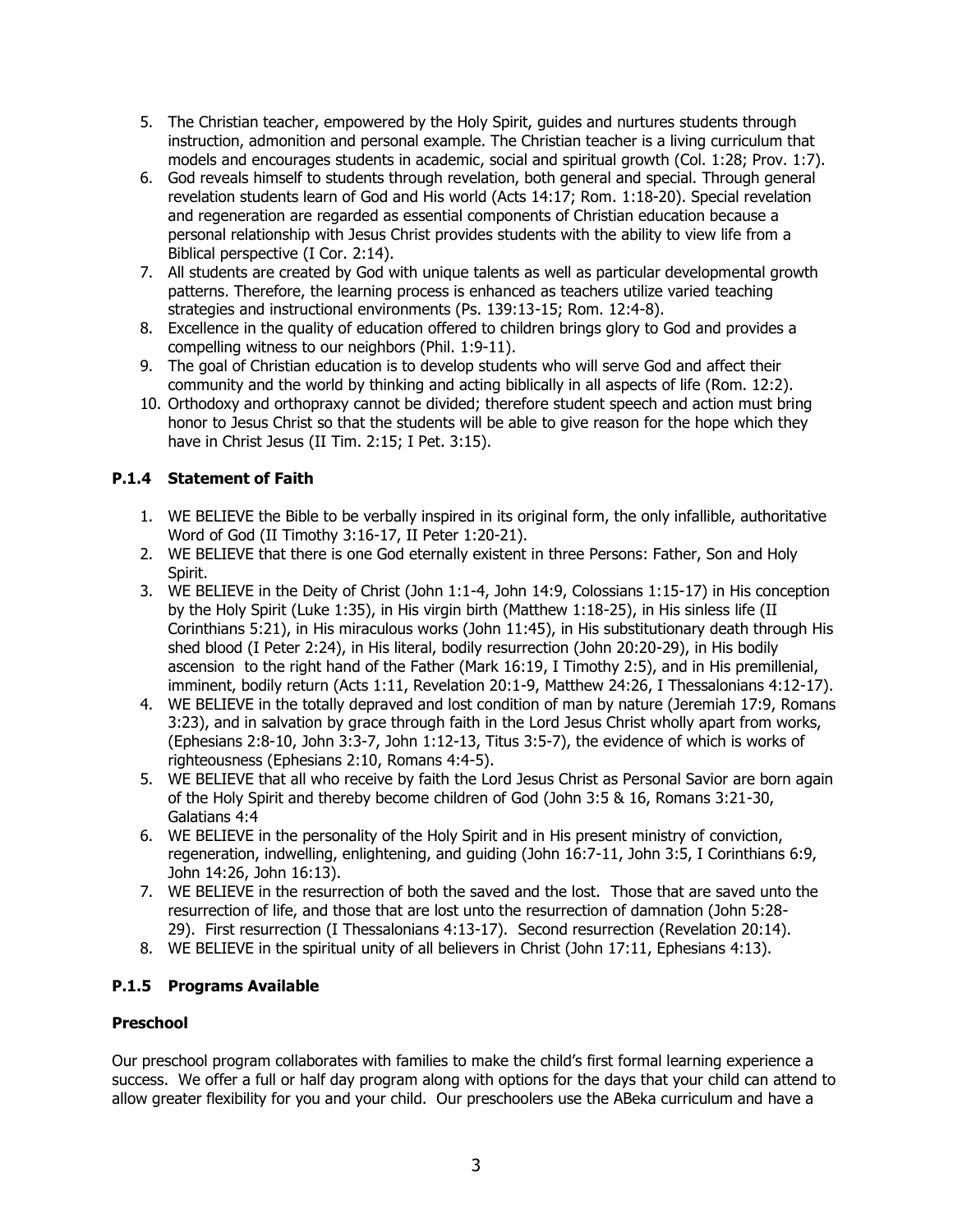weekly curriculum outline that the teachers use as the basis for all their lessons. Our goal for our preschool students to be ready for Kindergarten.

#### **Mother's Day Out**

Mother's Day Out is a part of our preschool program that we offer for two days a week for parents that want a beginning school experience for their child. This is for children ages one and two years old. Mother's Day Out does not include the ABeka preschool curriculum but exposes them to basic preschool skills. The goal of this program is socialization and learning how to work and play with others. Families pay the daily rate even if the child is out for illness or family reasons. Lunch is not included in the tuition for Mother's Day Out but may be purchased if families wish.

#### **P.1.6 Curriculum**

We believe that young children learn best by doing. Our preschool curriculum includes the ABeka curriculum and Wee-Learn theme curriculum. The curriculum is based on the understanding that young children's play is their work. Whitefield Academy trains children to develop through a balance of child-initiated and teacher directed activities to help prepare them for future academic growth and development.

#### **P.2.0 GOALS**

#### **P.2.1 Social Goals**

- 1. To lead the child to an awareness and an understanding of the Bible, God, the Holy Spirit, Jesus and His sacrifice for us.
- 2. To help the child learn how to get along with others.
- 3. To help the child learn self-control.
- 4. To help the child increase in independence.
- 5. To help the child give and receive affection.
- 6. To help the child begin to understand and appreciate the world around him.
- 7. To help the child develop large and small motor skills.
- 8. To help the child develop a good self-image.

#### **P.2.2 Academic Goals**

- 1. To recognize and identify shapes, colors, numbers, and letters.
- 2. To gain an understanding of concepts such as first, last, next, middle, same, etc.
- 3. To be able to share things in front of peers.
- 4. To print first name correctly.
- 5. To listen attentively.
- 6. To follow commands in order.
- 7. To be able to perform fundamental movements such as walking, running, hopping, skipping, and galloping.
- 8. To develop body awareness: knees, head, shoulder, elbow, hip, front, back, side, etc.
- 9. To develop memory skills through poems, rhymes, and songs.

#### **We reserve the right to observe and/or evaluate each child periodically as scheduled or needed. Academic goals are based on age and vary for each classroom.**

#### **P.2.3 Expected Student Outcomes**

1. Responsible Stewards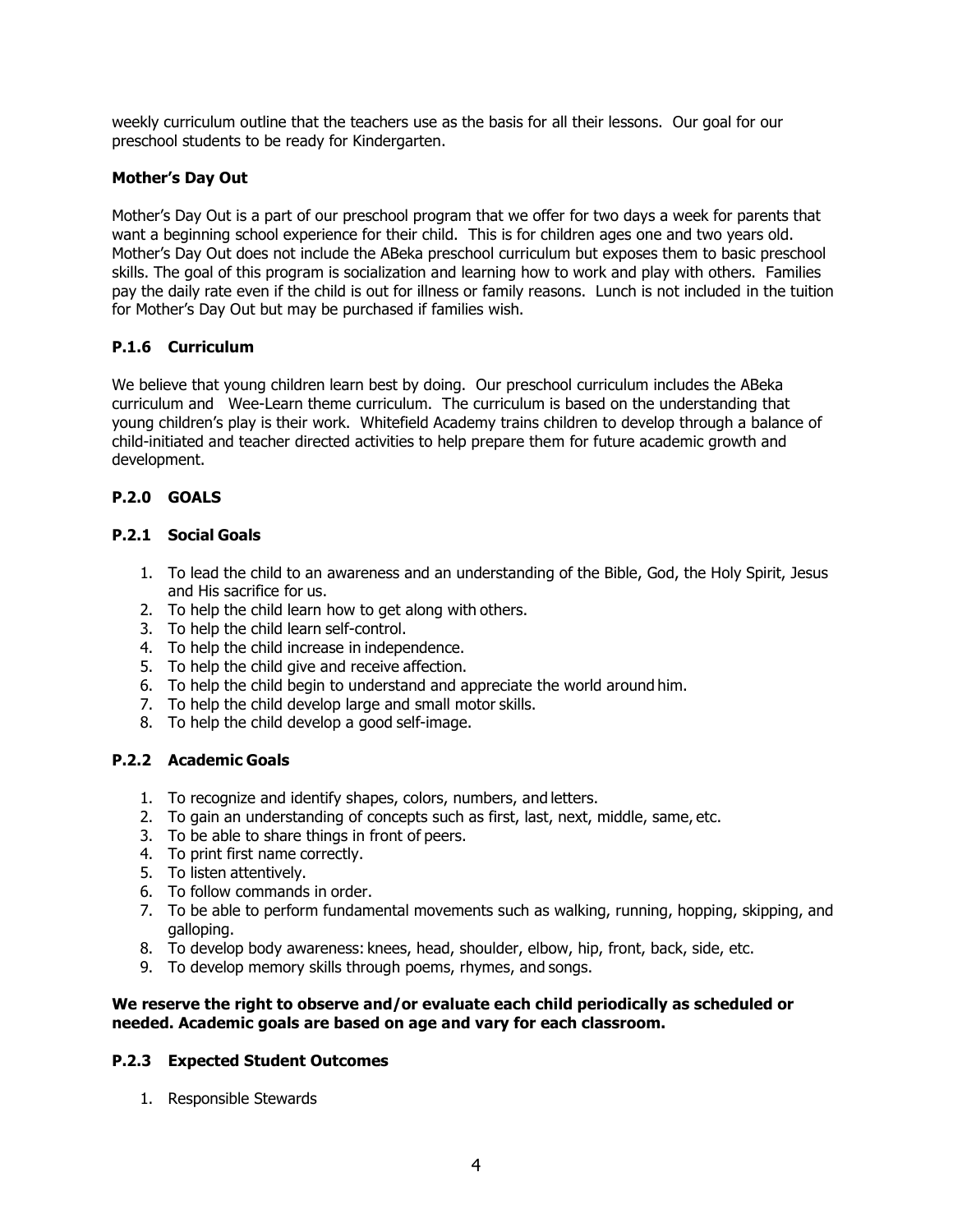- 2. Life-Long Learners
- 3. Discerning Thinkers
- 4. Effective Communicators
- 5. Servant Leaders

#### **HOURS AND ATTENDANCE**

#### **P.3.0 Hours of Operation- Both locations**

Preschool Full Day: 7:45 AM - 2:45 PM Half Day 7:45-AM-11:30 AM

Teacher in-service dates and holidays are scheduled yearly. **Please refer to the Whitefield Academy school calendar for days that school is not in session. We require that all children be at school by 9:30 unless there is a reason, such as a doctor's appointment. Please let us know ahead if possible.**

#### **P.3.1 Extended Care Program**

The extended care program is a service that is offered for families that need earlier or later times than the traditional school day. Please see the extended care coordinator for an application and information regarding the program.

The morning extended care program is from 7:15-7:45 AM each day. The children are taken to their classrooms by the morning care staff.

The afternoon extended care closes at **5:45 PM promptly**. After 5:45 PM there will be a late charge of **\$1.00** per minute per child. Payment for late arrivals will be added to your account. If you know you are going to be late for pick-up, please call the preschool immediately to inform the staff of your late arrival.

| Fegenbush Campus | (502)-239-3359 |
|------------------|----------------|
| East Campus      | (502)-254-9593 |

#### **P.3.2 Attendance**

It is very important that your child arrives at school on time and attends regularly. Frequent absences and tardiness will be a disruption to your child, other students, and the teacher. If your child is sick or will be absent for the day, please notify the preschool office by 8:30 a.m.

Children arriving late to school during the day can be a distraction and they miss out on valuable learning experiences. Please let the preschool office know if your child will be coming in late to school. Children must be at school by 9:30 a.m. for the day**. Please note, we do not allow children to attend if they arrive after 9:30 a.m. without prior notification.** 

#### **P.3.3 Enrollment**

Classes are filled on a first come first serve basis. Families applying after classes meet the state teacher-student ratio will be placed on a waiting list. All children must register properly before admission is granted. Registration includes an up-to-date Immunization Certificate, Birth Certificate, application, and any enrollment fees. Whitefield Academy is a Christian preschool serving Christian families. Church attendance is not required for preschool families but at least one or both parents (or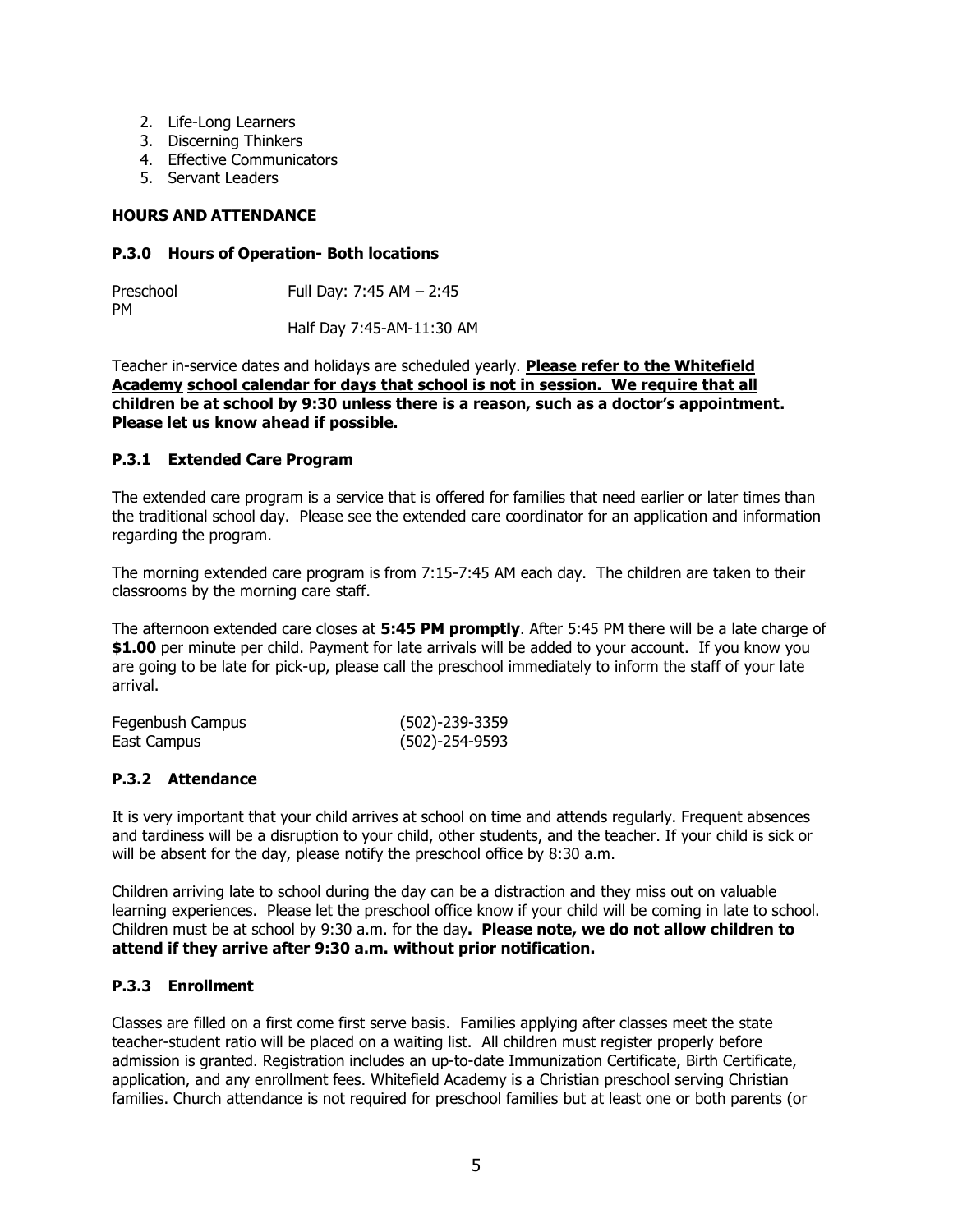legal guardian) must be a Christian who has professed faith in Jesus Christ.

As part of the enrollment process, parents are asked to bring in the original, state issued birth certificate. Please obtain an original birth certificate from the Department of Vital Statics. The form to order the certificate is available online at [https://chfs.ky.gov/agencies/dph/dehp/vsb/Pages/birth](https://chfs.ky.gov/agencies/dph/dehp/vsb/Pages/birth-certificates.aspx)[certificates.aspx.](https://chfs.ky.gov/agencies/dph/dehp/vsb/Pages/birth-certificates.aspx) The cost is \$10.00.

If you are coming to Whitefield from another state, you will have 90 days to provide us with a Kentucky Immunization Certificate that is up to date.

We know that changes can occur in family schedules to necessitate a schedule change. If you change your child's preschool schedule, a \$50.00 fee will be charged.

Enrollment to Whitefield Academy Elementary is not guaranteed if your child is enrolled in the preschool. Information regarding the steps to enroll for kindergarten will be given to preschool families well in advance of the enrollment period. Kindergarten testing of current Whitefield Academy Preschool students will be done during the school day. Please remember that a church reference is required for admittance to Whitefield Academy Elementary.

#### **P.3.4 Arrival and Dismissal**

#### **East Campus**

Upon arrival, parents are to park in the lot in front of the school and behind the greenhouse. **Parking in the circle and grassy areas is prohibited.** Please do not leave cars running or leave another child in the car. Each child must be signed in at the door of the classroom (child's room or before school care (BSC) room). The signature must include the complete name of the person dropping off the child **Initialing is not sufficient**. If the child is brought to the BSC room, the homeroom teacher will sign him/her into the classroom after morning care. We ask parents not to remain outside the classroom after dropping off. This is a distraction for teachers and students.

During the dismissal period, each child must be signed out at the classroom. Again, parking for dismissal is in the lot in front of the school and behind the greenhouse. If a child is not picked up by 3:00, he/she will be signed into the extended care program. An additional fee for extended care applies.

#### **Fegenbush Campus**

Upon arrival, parents are to park in the lot behind the school. Parking in the fire lane is prohibited. Please do not leave other children in the car and do not leave the car running. Each child must be signed in at the door.

During the dismissal period, parents are to sign each child out at their classroom. The signature needs to be the complete name of the person picking up. **Initialing is not sufficient**. All persons that pick up must be on the child's pick up list. If an individual does not regularly pick up, they will be required to show their driver's license before we release the child. If a child is not picked up by 3:05, he/she will be signed into the extended school care program. This will result in additional fees.

#### **Carpool for Half Day Students- Fegenbush Only**

- 1. Preschool carpool is only for dismissal of half day preschool students. Preschool carpool begins at 11:30.
- 2. Please park in the first row of parking spots.
- 3. Each family will be assigned a specific carpool number. This number must be visible for the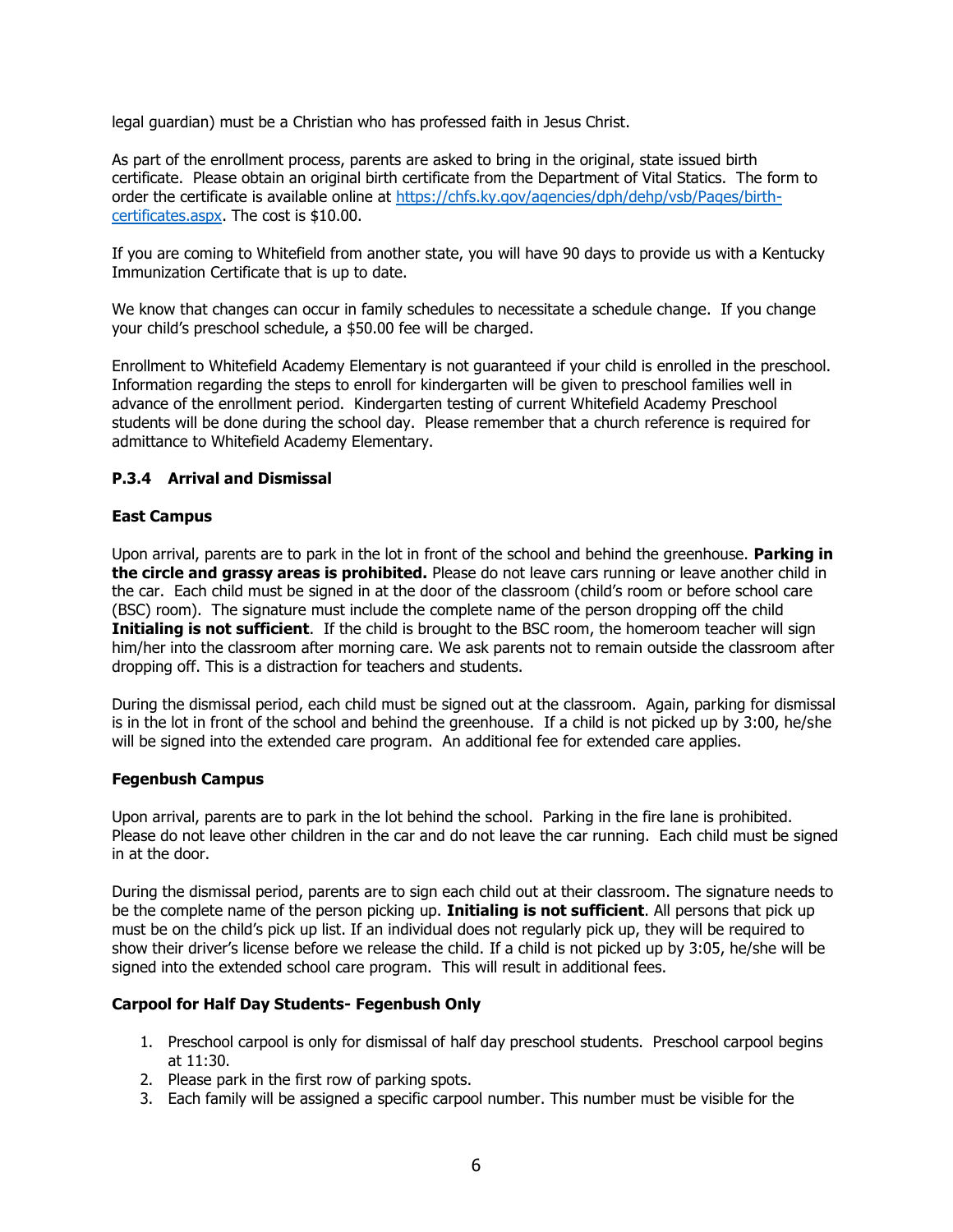teachers to facilitate pick up efficiently. We will not release your child to anyone who does not have this number in the car and is not authorized by the parent to pick up the child.

4. Preschool staff members will walk your child out to you.

#### **Half Day Students-East Campus**

East Campus half day students need to be picked up at 11:30 in their classroom by their parent or someone that is listed on the pickup list.

#### **P.3.5 Visitors**

Whitefield Academy encourages visitors, particularly parents of current students. Visitors need to sign into the preschool office and be given a visitor's tag before going to their child's classroom.

If your child has a therapist coming to school to provide services, they must sign in at the preschool office and have a visitor's tag on during their visit. A third-party permission slip must be on file before your child can receive services.

#### **P.3.6 Inclement Weather Policy**

Closings and delays of PreK-12 schools will be announced via the following media:

#### **1 st FACTS SIS Alert System**

#### $2<sub>0</sub>$ **nd Whitefield Academy Website: Whitefield.org**

#### **3**rd **Local School Outlets- see below**

You may watch for closing information under the name of Whitefield Academy on the following local media stations: WAVE 3, WDRB 41, WHAS 11, and WLKY 32. However, the most reliable information will come from FACTS SIS Alert system. If you see that Whitefield Academy is closed this means that both campuses of the preschool are closed.

#### **P.4.0 HEALTH AND SAFETY**

#### **P.4.1 Health Policy**

Whitefield Academy has established the following regulations regarding children who are ill or become ill while in attendance:

- 1. According to the Health Department guidelines, children with any of the following symptoms are potentially contagious and are not allowed to attend school:
	- Elevated temperature within the last 24 hours
	- Upset stomach within the last 24 hours (including diarrhea or vomiting)
	- Unidentified rash
	- Sore throat, pink eye, stiff neck, difficult/rapid breathing, severe coughing yellow or green drainage from the nose
	- Any other unusual sign or symptom of illness

\*A child must be symptom free and without fever reducing medication for 24 hours before returning to school.

- 2. If the child should become ill while in attendance at school, he or she will be isolated from other children and the parent or designated contact person will be notified and required to pick up the child immediately. Parents are to provide current emergency contact numbers.
- 3. If the child should become injured while at school, only minor first aid treatment will be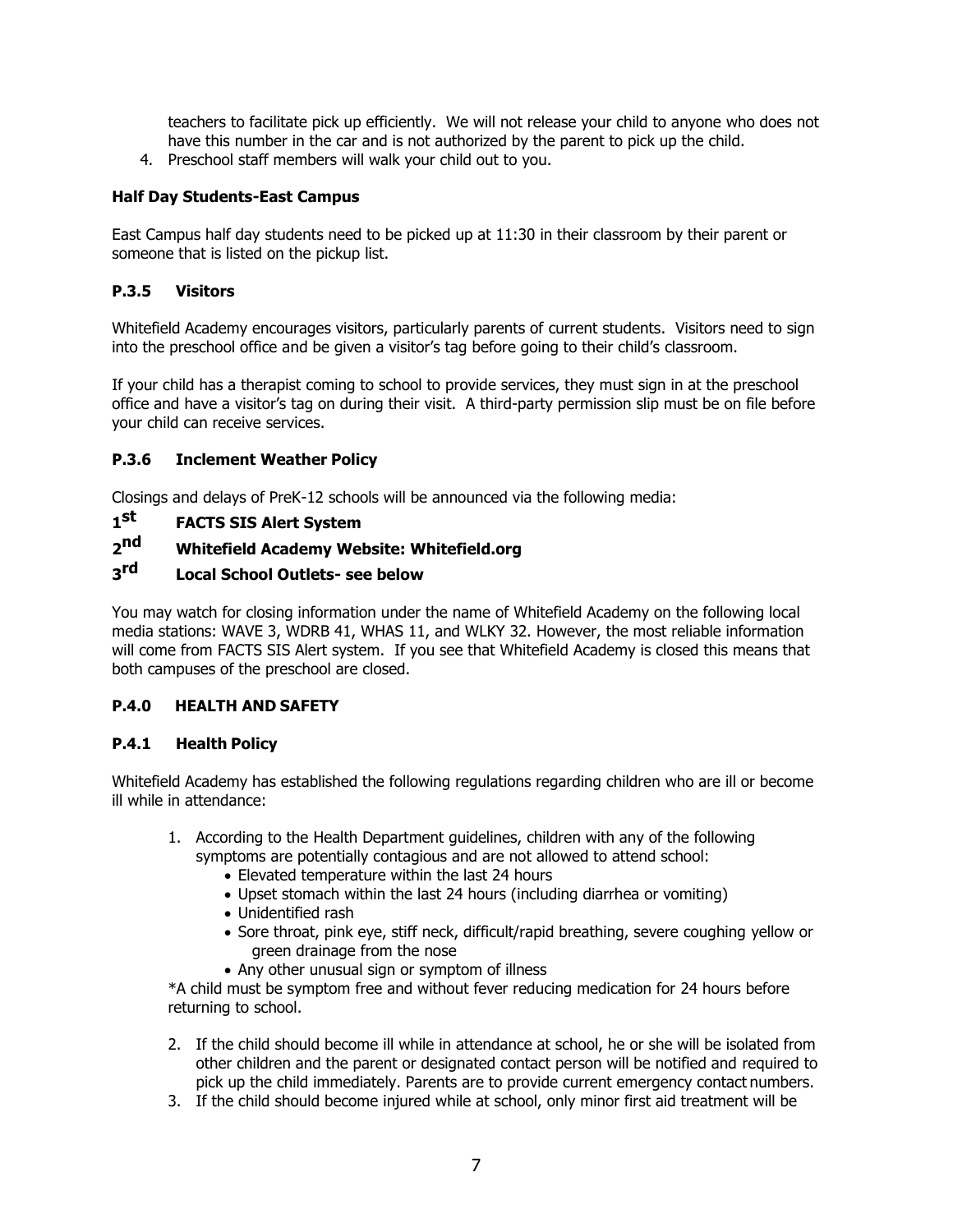given. Parents will be notified of all significant accidents orinjuries.

- 4. If your child requires prescription medication that needs to be administered during school hours, please notify the preschool office and complete a medication form available in the office.
- 5. Food allergies should be discussed at enrollment and noted on the medical history form.
- 6. We are a nonsmoking facility and vaping is not allowed in the building.

#### **P.4.2 Potty Training Policy**

Potty training is an important developmental milestone during the preschool years. After potty training has been started in the home and the child is showing more signs of readiness at school please communicate with your child's teacher about a plan for potty training at school. While using pullups, please only send to the school pull ups with Velcro sides. Please do not send your child to school in underwear without communicating with the teacher first. No child will ever be punished or humiliated for having an accident. Our staff will help potty training students in the process but will encourage them to be as independent as possible. Handwashing is required after toileting.

We know that most children can be potty trained between the ages of 2-3. If your child is entering the 3-year-old program they must not be in diapers and be actively working on potty training. The goal is for all children entering the 3-year-old program be completely potty trained during the first semester. Under no circumstances will a 4-year-old student be allowed to come to Whitefield Academy that is not potty trained. We do expect that 4-year-old students can use the restroom independently.

#### **P.4.3 Permanent Records**

The following items are kept in the permanent record file: Immunization Record, copy of Birth Certificate, and a current application.

#### **P.4.4 Safety Drills**

Emergency drills will be conducted on a regular basis. This is done for the safety of your child. It is good to practice fire safety at home to help your child realize the importance of drills. As a preschool we will complete Fire, Earthquake, Intruder and Tornado drills during the school year. State regulations state that we must place a sign on the preschool door of when we are completing an Intruder/or Shelter in Place drill. We will notify you before a scheduled drill or after an unscheduled drill.

#### **P.4.5 Disaster Protocol**

In the occurrence of threatening weather or an emergency, the following procedures apply:

- Notify all staff to follow posted instructions
- Move children to designated locations identified during emergency drill procedures

Please refer to the appendices of this handbook for campus specific reunification procedures.

Appendix A: Fegenbush Appendix B: East

#### **P.5.0 DISCIPLINE**

#### **P.5.1 Discipline Policy**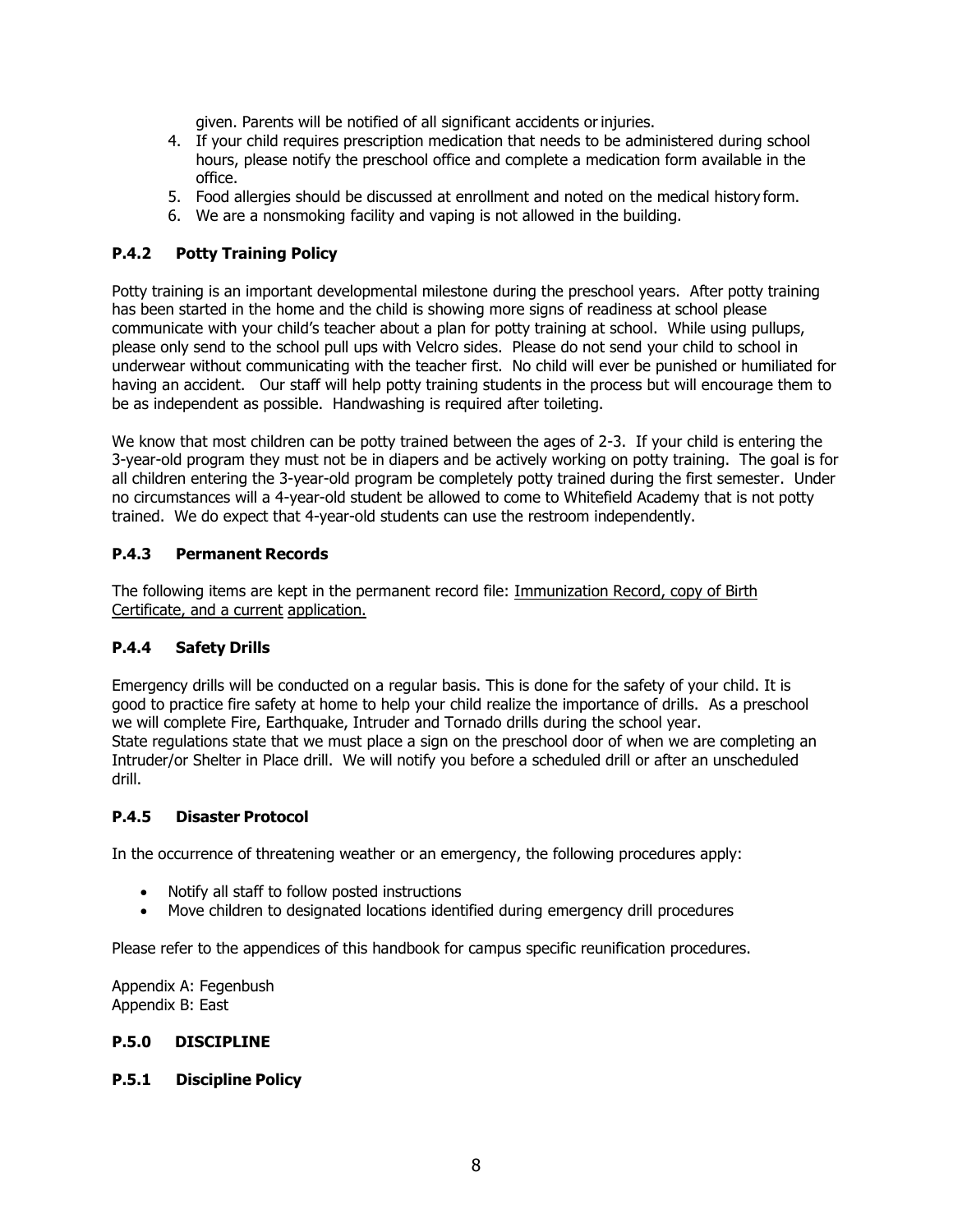At Whitefield Academy, we believe that good discipline consists of positive training in the right direction. We believe in simple and consistent rules for both children and care givers that set the limits for behavior. These disciplinary methods help children develop self-control; assume responsibility for their own actions; and gain a sense of security when they know limits. To maintain a pleasant classroom environment, we encourage positive reinforcement along with encouragement of appropriate behavior.

The Cabinet for Human Resources (CHR) regulations clearly state that:

- Children are not subjected to harsh or physical discipline.
- Loud, profane, threatening, frightening or abusive language is not permitted by care givers or other individuals on the premises.
- Discipline is not to be associated with rest, physical activity, toileting, or food.

Our Classrooms follow the following guidelines:

- To use positive communication techniques. We want the child to become calm, express his or her feelings and take responsibility for their action. We will quide them to talk out problems and develop good solutions.
- To redirect the child to another activity. We will praise the and encourage the correct behavior.
- To give the child a brief period of time-out (one minute per year of age, example: 2 years old  $$ two minutes time out) to consider his or her actions and then be able to return to the activities.

On occasion, the child may be removed from the classroom for a brief respite and a discussion with the Director. If a child is removed from the classroom more than once in a day, then the parent will be contacted. For students with inappropriate behavior on a regular basis, the parents will be contacted to schedule a meeting and develop a plan for continued behavior. Continued misbehavior (physically harming him/herself, another child or teacher and/or destruction of school property) can lead to suspension or dismissal from the program. If the student has major disciplinary issue, an incident note will be sent home for the parent to sign.

#### **P.5.2 Child Abuse and Neglect**

Whitefield Academy maintains an affirmative policy to protect children from abuse and neglect, as spelled out in the current statues of the Commonwealth of Kentucky. All suspected cases of abuse or neglect will be reported to CPS (Child Protective Services) at 502-595-4550.

#### **P.5.3 Biting Policy**

When a child bites, he/she is immediately removed from the situation. As a consequence, the child will remain separated from the class for a minimum of 1 minute per year of the child's age. Parents will be notified of the incident and asked to sign an incident report, which will be kept on file in the school office. If biting continues, then parents will be contacted to pick up their child. A follow-up meeting with the parent(s) will be scheduled to determine if the student should continue in the preschool program.

#### **P.6.0 SCHEDULES**

#### **P.6.1 Typical Daily Schedule**

Opening with Pledges (Three and Four-year old's) Learning/Play Centers Days of the Week, Calendar, and Weather Special Lesson (Theme of the Week) Phonics and Writing Lesson Art/Music Activity Bible Lesson Nap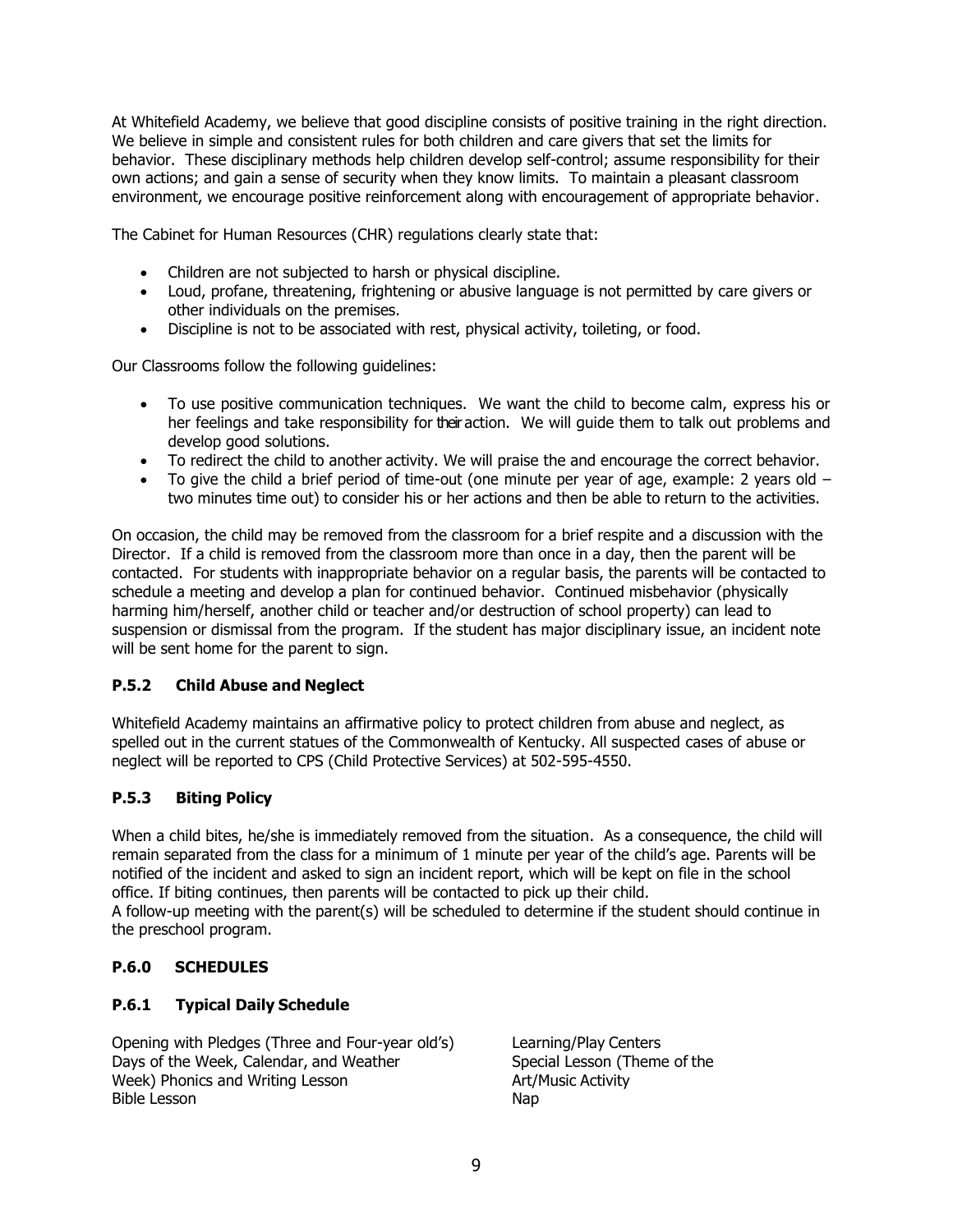| <b>Restroom Break</b> | Outdoor Play (when weather allows) |
|-----------------------|------------------------------------|
| Number Lesson         | Dismissal                          |

Special Areas that the children participate in vary by age and campus. Special areas can include library/story time, Spanish, computers, and music.

#### **P.6.2 Television and Media Policy**

Television and other forms of passive media can be a way to enhance a child's learning. It can offer learning benefit that just cannot be experienced in any other way. Whitefield Academy Preschool believes that television and other media is appropriate for classroom use. Teachers are required to adhere to the following quidelines:

- Children under 2 are not allowed to watch television at school.
- State guidelines require that during times when food is being served, the television cannot be on.
- A program being shown during the day cannot last more than 20-30 minutes except for Fridays when a longer movie time is allowed.
- The program that is being shown must support one or more of the learning concepts being taught during the week. A program may also be shown as a review to previously learned material. It must be age appropriate.
- Use of YouTube, Right Now media, and other programming may be used in a large group setting if it directly relates to the subject matter that is being taught. This media can be used as a short transition or brain break between academic activities.
- Sometimes, an instructor is not available to teach a specific subject. On those occasions, it is acceptable to utilize a video resource. The East campus uses a DVD series currently to teach Spanish.
- Total time of television and passive media in preschool and afterschool care cannot exceed more than 60 minutes in a day.

#### **P.6.3 Meals and Snacks**

Kentucky regulations for meals and snacks in the preschool have changed in 2021. These changes include:

- 1. Increased portion size for milk servings. Children under the age of 2 must be served 4 ounces of whole milk. Children 2 and older must be served 1% or skim milk. The portion size for a 3- and 4-year-old is 6 ounces.
- 2. No foods that are fried on-site are allowed to be served to children.
- 3. Sweet grains can not be counted as part of a meal or snack.
- 4. Juice can only be served once a day.
- 5. Guidelines are provided for food groups that are served for snacks and meals.

**Snacks** Parents are asked to send two healthy snacks each month. We are a PEANUT AND TREE NUT FREE preschool so please take this into consideration when purchasing snacks. Parents will be notified of the snacks that are needed from each age group to have variety and not be overwhelmed with one variety of snack. Homemade items are not allowed due to state regulations.

**Lunch** Children attending the full-day program will be served a healthy lunch daily. Those attending for the half-day program will receive a morning snack but not lunch. If food allergies are an issue, please have the allergies listed on your child's application. Monthly menus will be provided by the lunchroom staff. If your child has a food allergy, religious preference, or an intolerance a Food Substitution Form must be completed and on file in the preschool. Children that have a lot of severe food allergies may be required to provide their own food if we cannot accommodate the food needs.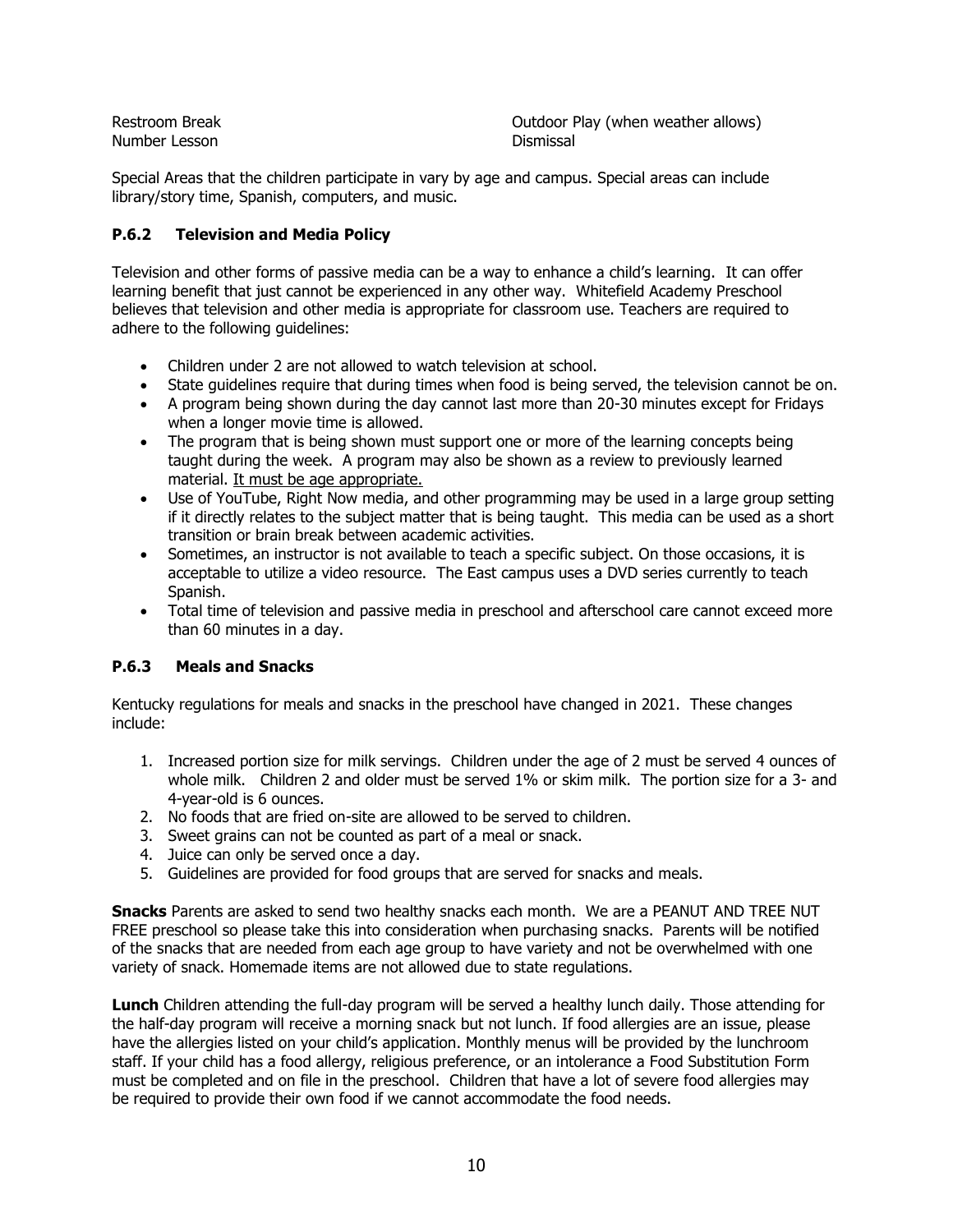Children may bring a healthy packed lunch that is easy to serve if they do not want a school lunch. Any products containing nuts will not be served. Please refrain from using glass containers. Please label lunchboxes and containers with last name. A healthy packed lunch must contain a grain, a meat or meat alternative, fruit, vegetable, and milk. If your child's lunch does not have those components, then we will provide the missing food and you will be charged for it.

As a reminder, Mother's Day Out students need to either bring or purchase lunches. Lunch accounts can be paid by check in the preschool office or online on the Parent Portal.

#### **P.6.4 Communication**

We strongly encourage good communication between parents and teachers. You will be given your child's teachers email address to communicate with them at any time. Teachers will also email a daily 'What we did Today" to let you know what has happened at school that day. Teachers will also give you the information regarding the Classroom Dojo app so that you can see pictures and have an instant messaging option to communicate with your child's teacher.

#### **P.6.5 Nap Time**

Children rest each day with times that vary by age. By state law, nap time can never be more than 2 hours. Parents are asked not to pick them up during this time if possible. A mat or cot will be provided. Parents will need to supply a crib sheet and blanket that are labeled with the child's name. Blankets will be sent home on Fridays to be laundered. Sheets will be laundered at school each week.

#### **P.6.6 Pledges**

Pledges are recited each day in our three and four-year-old classrooms as part of their group time. Pledges are also a part of each week's chapel program.

#### **AMERICAN FLAG**

I pledge allegiance to the flag of the United States of America and to the Republic for which it stands, one nation under God, indivisible, with liberty and justice for all.

#### **CHRISTIAN FLAG**

I pledge allegiance to the Christian flag and to the Savior for whose kingdom it stands, one brotherhood uniting all Christians in service and in love.

#### **BIBLE**

I pledge allegiance to the Bible, God's Holy Word, a lamp unto my feet, a light unto my path. Its words will I hide in my heart that I might not sin against God.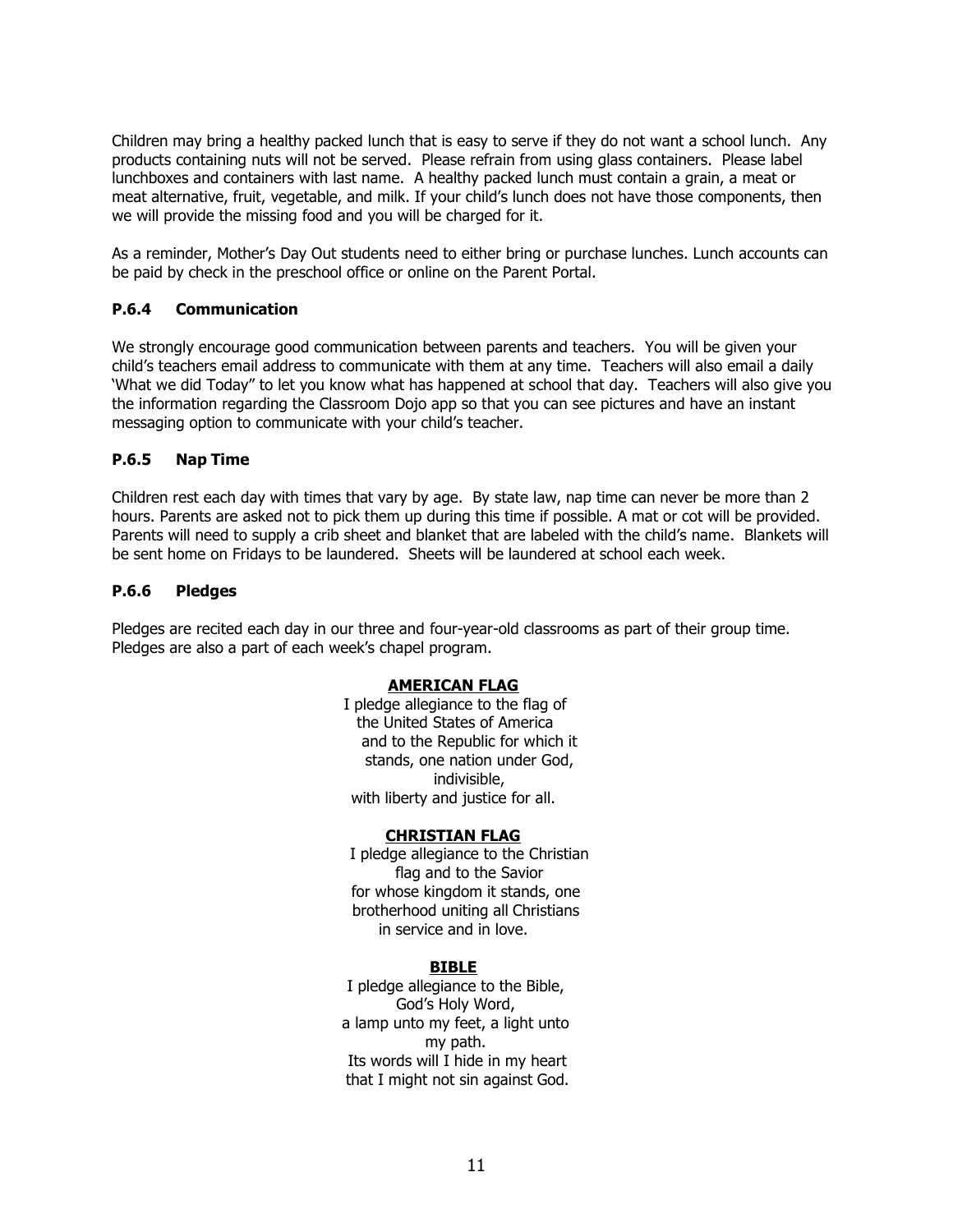#### **P.6.7 Chapel**

Chapel services are held weekly. This is a great time of singing and hearing a Bible story or object lesson.

> East Campus – Thursdays at 8:45 Fegenbush Campus- Thursdays at 8:30

#### **P.7.0 MISCELLANEOUS**

#### **P.7.1 Clothing Regulations**

Children should be dressed in play clothes with simple fasteners allowing them to be independent in caring for personal needs. Please follow these guidelines:

- 1. No belts, shoulder straps or suspenders.
- 2. Closed-toe shoes and socks are required of all students. Velcro fasteners are preferred.
- 3. Long pants are best in cold weather.
- 4. A change of clothes, for the season, including socks and underwear, need to be sent to school in their backpack. Please label each item with your child's name.
- 5. Please have little girls wear shorts under dresses and skirts.
- 6. Be cautious of scary or grown-up theme pictures on shirts.

#### **P.7.2 Personal Items**

Parents are asked not to allow a child to bring toys, electronic devices, candy, gum and/or other personal items. They may bring a small stuffed toy to rest with at nap time. If a child continues throughout the year to bring in toys and other items that are a distraction, they will be taken to the preschool office to be picked up at the end of the day.

#### **P.7.3 Parties**

Due to food allergies, please check with your child's teacher before sending in any food item. Only storebought items are allowed in the preschool as stipulated by state regulations.

**Birthdays.** Birthdays are special to our preschool students, and we love celebrating with them. Children who wish to celebrate their birthday may bring a treat to share with the class. Please advise your child's teacher when you plan to do this Treats that work best are small cupcakes, cookies or anything teacher approved. Birthday treats will be a part of morning snack time and must be store bought.

**Parties.** Children will celebrate Valentines and Easter with a special treat and simple classroom activities. Parents are welcome to attend our Christmas and End of the year parties. We require background checks on every parent that attends class parties or helps with classroom activities. We will not celebrate Halloween and treats are not allowed in the preschool that are related to this holiday. \*Any party invitations distributed at school must include each student in the class.

#### **P.7.4 Pictures**

Every child has a school pictures and class pictures taken during the school year. Notifications will be given several weeks in advance of the picture date.

#### **P.7.5 Parent-Teacher Conferences**

Parent-Teacher conferences are offered during the school year. The teachers may on occasion send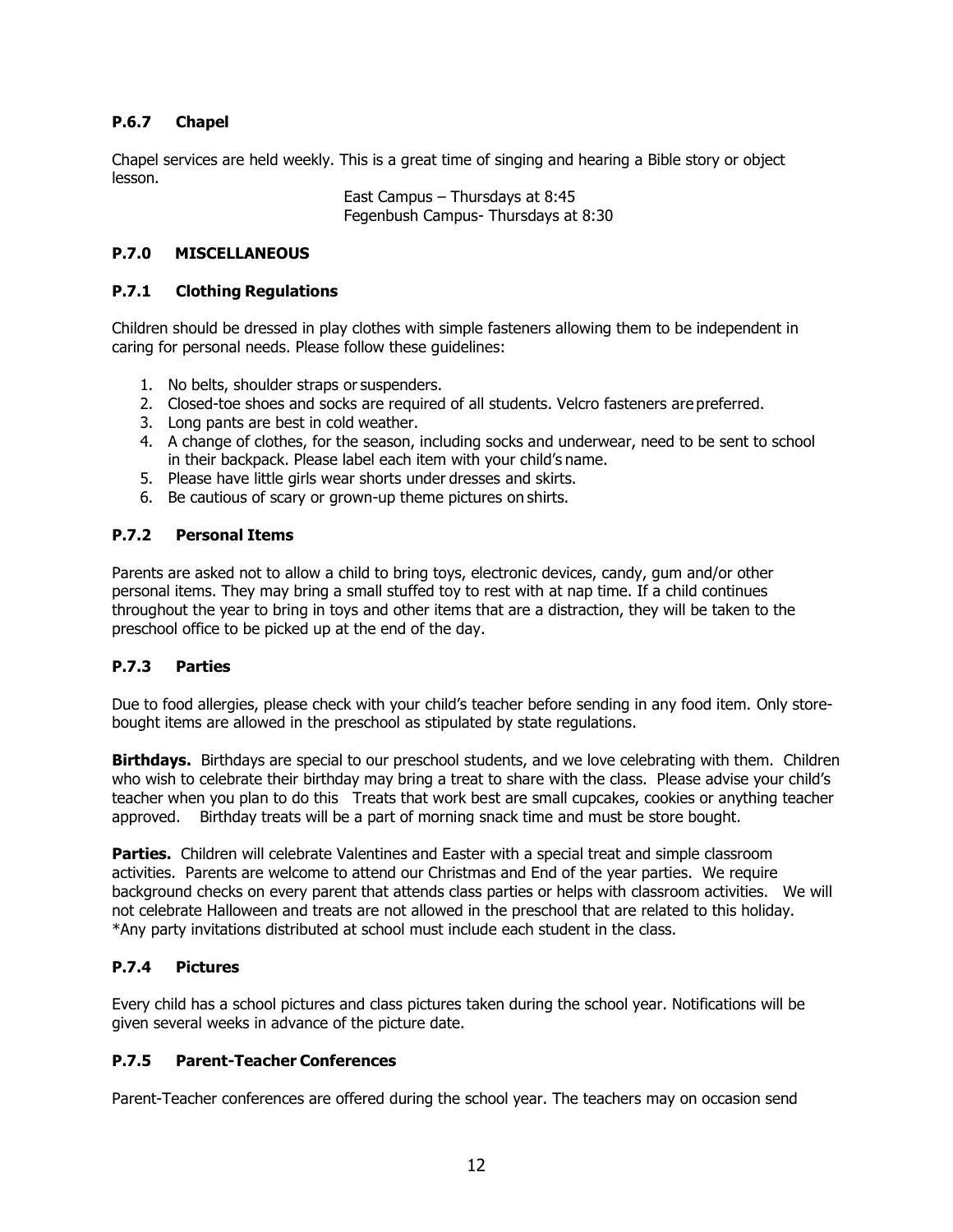notes or call parents to share important information. Other conferences may be scheduled if needed.

#### **P.7.6 Parent-Teacher Fellowship**

The purpose of parent-teacher fellowship (PTF) is to assist in coordinating volunteers that will serve both the classroom students and the teachers and to assist in raising funds that will directly benefit and enhance the learning experience for all students. The goal of the PTF is to promote Christian education and to create a greater fellowship among all parents, teachers, staff, and student body.

### **P.7.7 Screening of Students**

Whitefield Academy Preschool has a plan for working with students that we feel need extra supports for their learning. When we feel that a child is struggling academically, emotionally, or socially we will schedule a parent meeting to discuss what has been observed. As part of this meeting, we will go over the CDC age profile and Brigance testing results previously taken to discuss where the child has mastery and where they might be struggling. After the parent meeting, if a child requires extra help or support with speech, academics, or occupational therapies we suggest the following options:

- 1. **First Steps**: If the child is under 3 years of age, we recommend that the parents/ guardians call the First Steps program. This is a free service offered by the state of Kentucky. First Steps offers free family support, speech**,** and occupational therapy. The therapists will visit the home and the school to help give guidance on what can be done for the child. Recommendations are made for the home and the school to further the child's development. If services are still required after the age of 3, First Steps partners with the local public-school system (JCPS) for further recommendations of testing and services.
- 2. **Private Services:** We also recommend companies that provide private services. We have a list of providers that offer diagnostic testing of children**.** Parents will take their child to receive evaluations and services. The Preschool Director also keeps business cards of professionals that do private sessions in speech and occupational therapy.
- 3. **Public Schools**: The local school system, Jefferson County Public Schools, has resources available to work with students needing extra supports. They offer occupational and speech therapy along with the transportation. They currently use the Brigance testing when assessing a student. If a student does not live in Jefferson County, we can assist families to find a local school district office to help their child get the services that they need.

After an evaluation is given to the child, a follow up meeting will be scheduled between the child's parents, teacher, and the preschool director. Services they will be needing going forward will be discussed. If the need of a student is beyond what we can provide, the decision may be made that we are unable to accommodate him/her at Whitefield Academy.

Each campus has a binder of referral services that are available.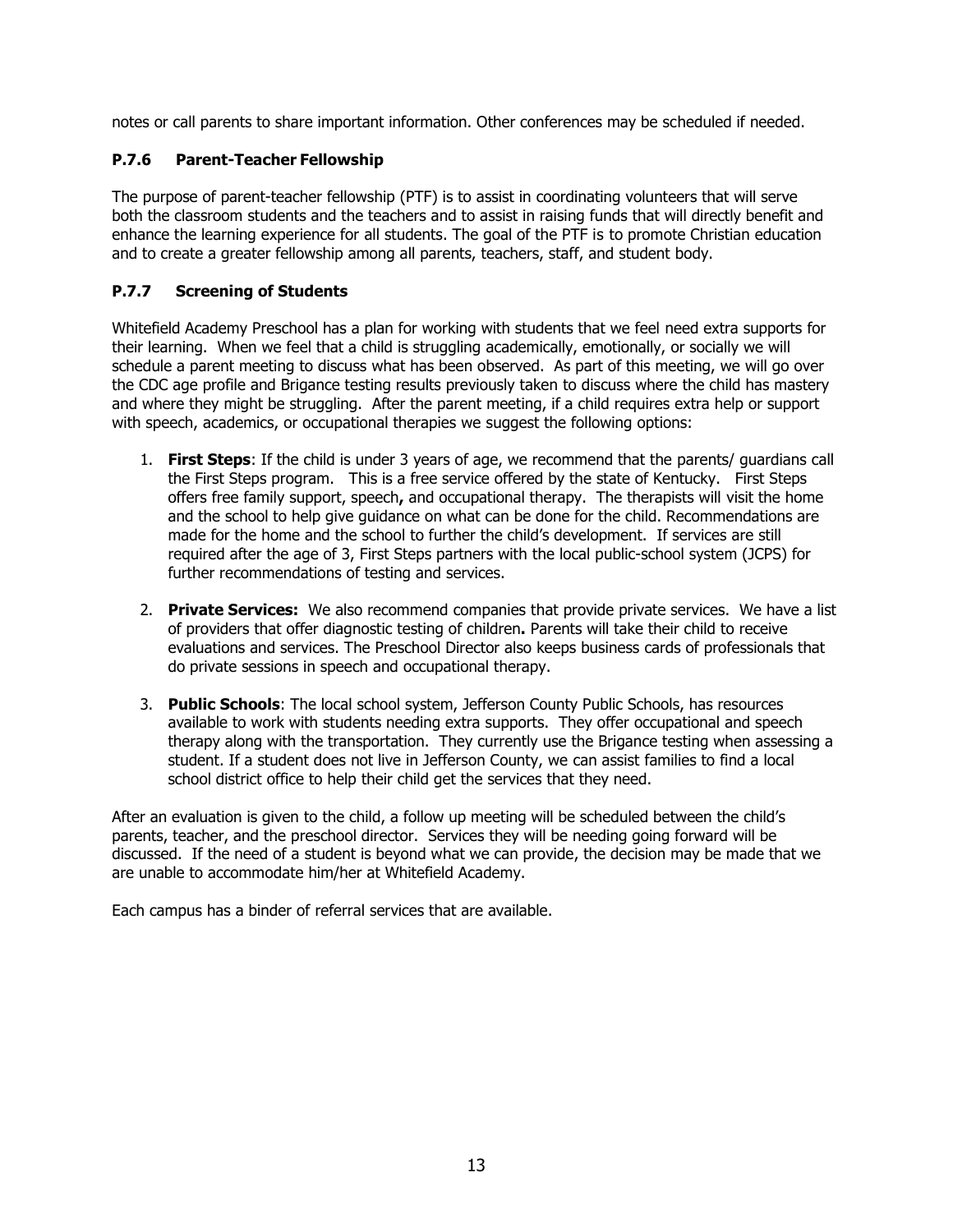#### **Appendix A**

#### **Emergency/Disaster Preparedness Parent Information for Reunification**

Whitefield Academy Preschool 7711 Fegenbush Lane Louisville KY 40228

All families will immediately be contacted by the school via text message, phone call or email using the FACTS/SIS Alert. Please refrain from calling the school office during such emergencies.

#### **Important Phone Numbers**

Whitefield Academy Preschool (502)-239-3359 Whitefield Academy (502)-239-2509 East Campus Location (502)-254-9593

#### **Emergency Contact Information**

Lisa Hammond, Preschool Director: (502) 231-6276 Samantha Goodin, Extended Care Coordinator: (502)-239-3359 or (502)- 231-6274

#### **Emergency Relocation Site:**

- On Site-
- Fire Drill- Outside in parking out facing the preschool
- Tornado drill- Interior classrooms and preschool offices
- Earthquake Drill- Classrooms
- Lockdown Drill- Classrooms

#### **Emergency Relocation Sites:**

Location #1- St. Bernard's Catholic School 7500 Tangeloo Drive Louisville KY 40228

Location #2 Highview Fire Department 7308 Fegenbush Lane Louisville KY 40228

#### **Health Care Facility**

Unless specified otherwise, in the event of injury or illness due to emergency/disaster children will be transported to:

Norton's Children's Hospital 231 East Chestnut Street Louisville KY 40203 (502) 629-6000

Please contact the preschool director if you would like to review the complete emergency/disaster preparedness plan.